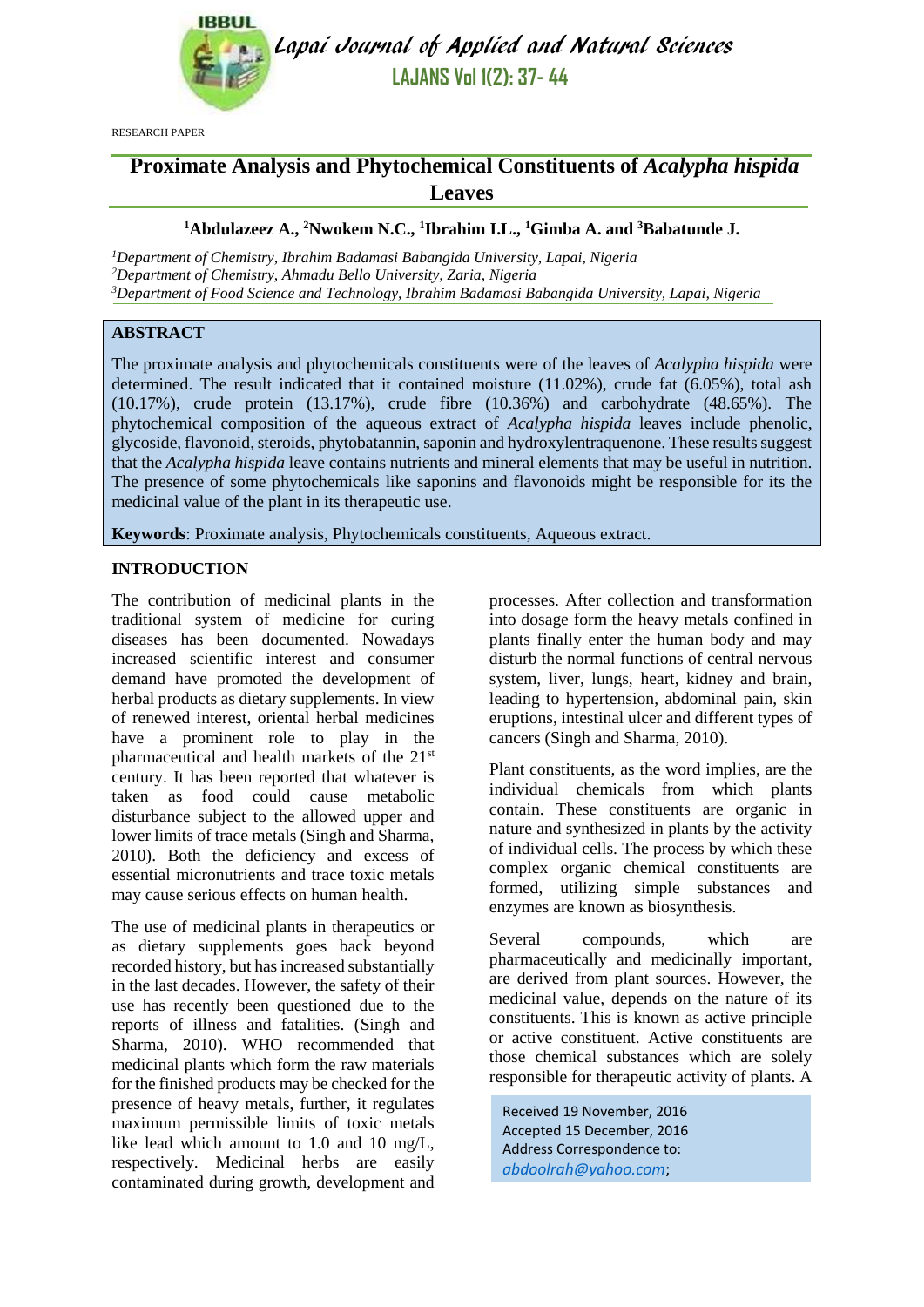large number of theories have been proposed as to why these compounds are formed in plants. It is likely that many of them are synthesized as part of chemical defense system to protect the producing organism.

On the other hand, chemical constituents present in plants that do not possess any definite therapeutic value are known as inactive constituents. The formation of the various active and inactive constituents of plants involves various metabolic pathways. Hence, the inactive plant constituents are termed primary plant metabolites, whereas the active plant constituents are termed secondary plant metabolites.

Primary plant metabolites are simple molecules or polymers of simple molecules synthesized by plants. They do not possess therapeutic activity as such, but are essential for the life of plants and contain high-energy bonds. These are used in for the biosynthesis of secondary metabolites e.g. Carbohydrates, proteins, lipids and nucleic acids.

Secondary metabolites on the other hand, are complex organic molecules biosynthesized from primary plant metabolites in plant cells (Fig. 1). They are unique to a plant or group of plants, generally possess therapeutic activity, neither essential for plants life nor contain high energy bonds. These are usually stored in vacuoles. Secondary metabolites are classified as: alkaloids, glycosides, tannins, phenolic compounds, volatile oils, terpenoids, saponins, steroids, resins and bitter principles. These are used as medicine, food, flavors, colours, dyes, poisons and perfumes etc. It is estimated that a quarter of prescription drugs contains at least one chemical originally identified from plants. (Ahmed, 2007).

Toward the end of the  $20<sup>th</sup>$  century, epidemiological studies and associated metaanalyses suggested strongly that long-term consumption of diets rich in plant foods offered some protection against chronic diseases, especially cancer (Wallstrom *et al.*, 2000). Because uncontrolled production of free radicals was thought to be significantly implicated in the etiology of cancer (Guyton and Kensler, 1993). These observations focused attention on the possible role of radical scavenging and radical suppressing nutrients and non-nutrients in explaining the apparent benefit of such diets (Weisburger, 1991).

Herbal medicine is based on the premise that plants contain natural substance that can promote health and alleviate illness (Graig, 1999). Herbs refer to not only the herbaceous plant but also to bark, roots, leaves, seeds, flowers and fruits of trees, shrubs and woody vines. The trypanocidal activity of the natural compounds berbeine and harmane, both documented as being tryponocidal have been reported (Edward, 2007).

In ethno-medical practices, the root and flower decoction is used for kidney ailments and as a diuretic leaf poultice is used as a cure for leprosy. The decoction of leaves and flowers are taken internally as loneative and for treatment of gonorrhea. The bark is used as expectorant and for asthma (Iwu *et al.,* 1999; Kafaru, 2000; Sofowora, 2008). Previous work done on the leaves of *Acalypha hispida* revealed the presence of phenolics, flavonoid, glycosides, steroids, saponins, phylobatannins and hydroxyanttraquinones (Imagbe *et al*., 2009; Okorondu *et al*., 2009).

The antifungal, antibacterial, antiuler and antitumor properties of extracts of leaves of Acalypha hispida have been established (Ejechi and Soucey, 1999; Adesina *et al*., 2000; Guherrez-Hugo *et al*., 2002).

### **METHODOLOGY**

#### **Sample Collection and Preparation.**

The plant was obtained from Ibrahim Badamasi Babangida University, Lapai, main Gate, Niger State, Nigeria and was identified at the Herbarium section of the Department of Biological Sciences, of Ahmadu Bello University, Zaria, as *Acalypha hispida*. The leaves was air dried for two weeks and ground to uniform powder using wood type of mortal and pestle. The aqueous extract of sample was prepared by soaking 100grams of dried powder sample in 500ml of distilled water for 72 hours. The filtrate was used for phyotochemical screening. Proximate analysis was carried out on dried sample of the *acalypha hispida* leaves (AOAC, 1990; Sofoworo, 2008).

#### **Reagents**.

All reagents used were of analytical reagent grade. Distilled water was used in the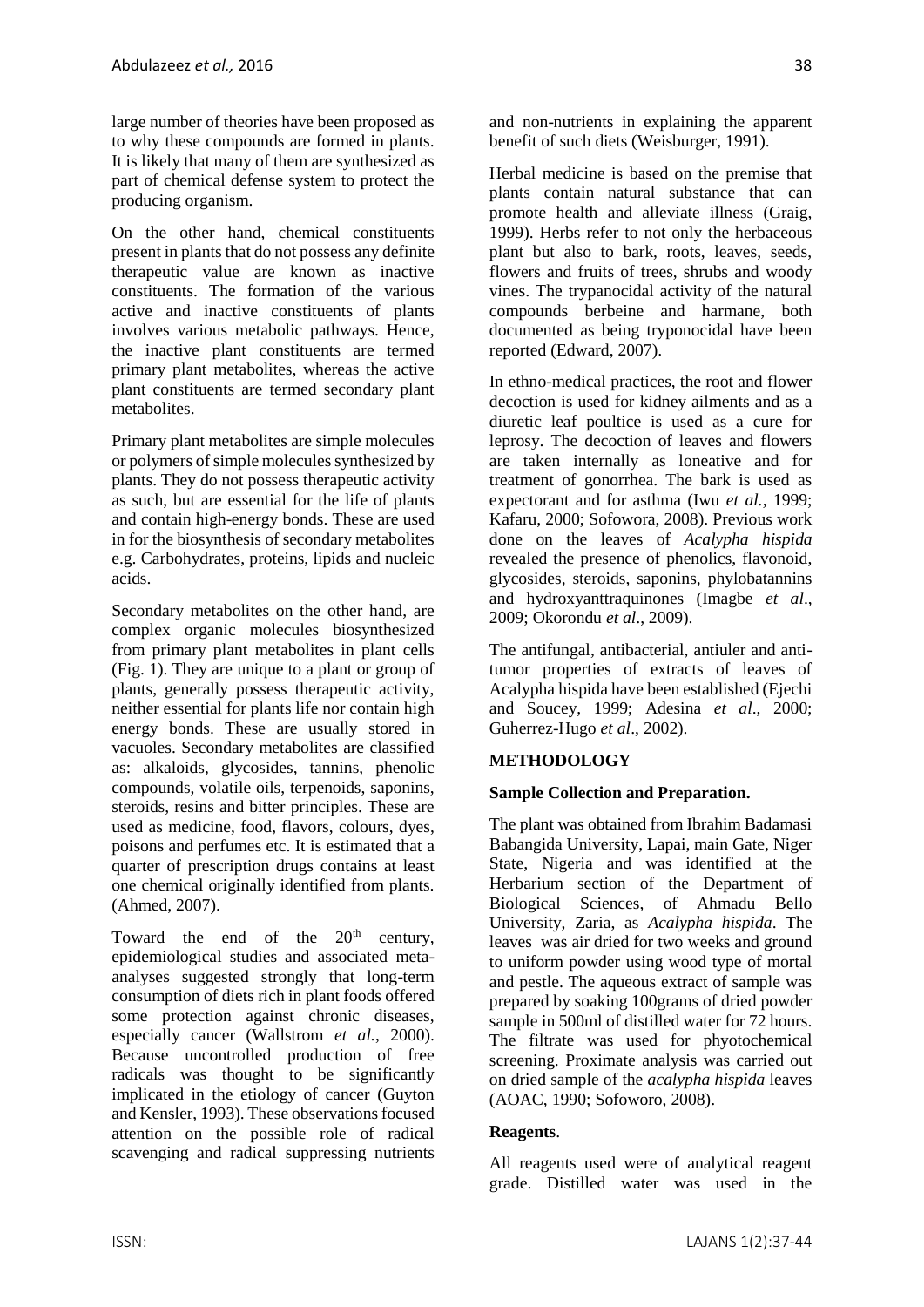preparation of all aqueous solutions. All solutions were stored in amber colour bottles.

#### **10% Sodium Hydroxide Solution**

The solution was prepared by dissolving 10g of sodium hydroxide pellet in 100cm<sup>3</sup> volumetric flask and made up to the mark with distilled water.

### **5% Ferric Chloride Solution**

The solution was prepared by dissolving 5g of ferric chloride in 100cm<sup>3</sup> of volumetric flask and made up to the mark with distilled water.

### **50% H<sup>2</sup> SO<sup>4</sup> Solution (V/V).**

The solution was prepared by diluting 50cm<sup>3</sup> of Conc.  $H_2SO_4$  in  $100cm^3$  volumetric flask and made up to mark with distilled water.

### **10% HCl solution (V/V)**

The solution was prepared by diluting 10cm<sup>3</sup> of Conc HCl in 100cm<sup>3</sup> volumetric flask and made up to mark with distilled water.

### **Mayer's Reagent**

13.35g of mercuric chloride was dissolved in 60ml of distilled water to give solution A. 5g of potassium iodide was dissolved in 20ml of distilled water to make solution B. The two solution (A and B) were mixed and made up to  $1000 \text{cm}^3$  with distilled water in a  $1000 \text{cm}^3$ volumetric flask

### **Wagner's Reagent**

1.27g of sublimed solution of iodine and 2g of potassium iodide was in 20cm<sup>3</sup> of distilled water in a beaker. This was transferred into 1000cm<sup>3</sup> volumetric flask and made up to mark with distilled water.

#### **Phyotochemical Screening of Extract**

Chemical tests was carried out on the aqueous extract and on the powder specimens using standard procedures to identify the constituents as described by Sofoworo, 1993; Trease and Evans, 1989; Harborne, 1973).

### **Test for Flavonoid**:

 $3cm<sup>3</sup>$  aliquot of the filtrate was added to1 cm<sup>3</sup> of 10% NaOH sodium hydroxide, if a yellow color is developed this indicates the possible presence of flavonoid compounds (El-Oleyi et al; 1994, Harbone, 1998).

Ferric chloride solution 5% was added drop by drop to 2-3cm<sup>3</sup> of the extract and the colored changed to blue-black, indicating the presence of tannins (Harbone, 1998; Trease and Evans, 1978).

### **Test for Saponin**

10cm<sup>3</sup> of the extract was placed in a test tube and mixed with 5cm<sup>3</sup> of distilled water and shaken vigorously for stable persistent froth. The frothing was mixed with 3 drops of oliver oil and shaken vigorously, then observed for the formation of emulsion (Harbone, 1998).

### **Test for Glycosides**

2.5cm<sup>3</sup> of 50%  $H_2$ SO<sub>4</sub> is added to 5cm<sup>3</sup> of the extracts in a test tube. The mixture was heated in boiling water for 15 minutes. Cooled and neutralized with 10% NaOH, and 5cm<sup>3</sup> of fehling's solution added and the mixture allow to boiled. A brick-red precipitate was observed which indicate the presence of glycosides (Harbone, 1973).

### **Test for Alkaloids**

About 2cm<sup>3</sup> of each extact was stirred with  $2cm<sup>3</sup>$  of 10% aqueous hydrochloric acid. 1cm<sup>3</sup> was treated with a few drops of Wagners reagent and a second 1cm<sup>3</sup> was treated similarly with mayers reagent. Turbidity or precipitation with either of these reagents was taken as preliminary evidence for the presence of alkaloids (Harbone, 1973).

#### **Test for Steroids (Salkowski)**

These was carried out according to the method of Harbone 1973. 5cm<sup>3</sup> of the extract was dissolved in  $2cm<sup>3</sup>$  of chloroform and  $2cm<sup>3</sup>$  of sulphuric acid was carefully added to form a lower layer. A reddish-brown color at the inter face indicates the presence of a steroidal ring.

### **Test for Hydroxylanthraquenes**

 $5cm<sup>3</sup>$  of each plant extract is shaken with  $10cm<sup>3</sup>$ benzene, and  $5cm<sup>3</sup>$  of 10% ammonia solution was added. The mixture was shaken and the presence of a pink, red or violet color in the ammoniacal (lower) phase indicates the presence of anthrapuinones.

#### **Test for Phylobatannis**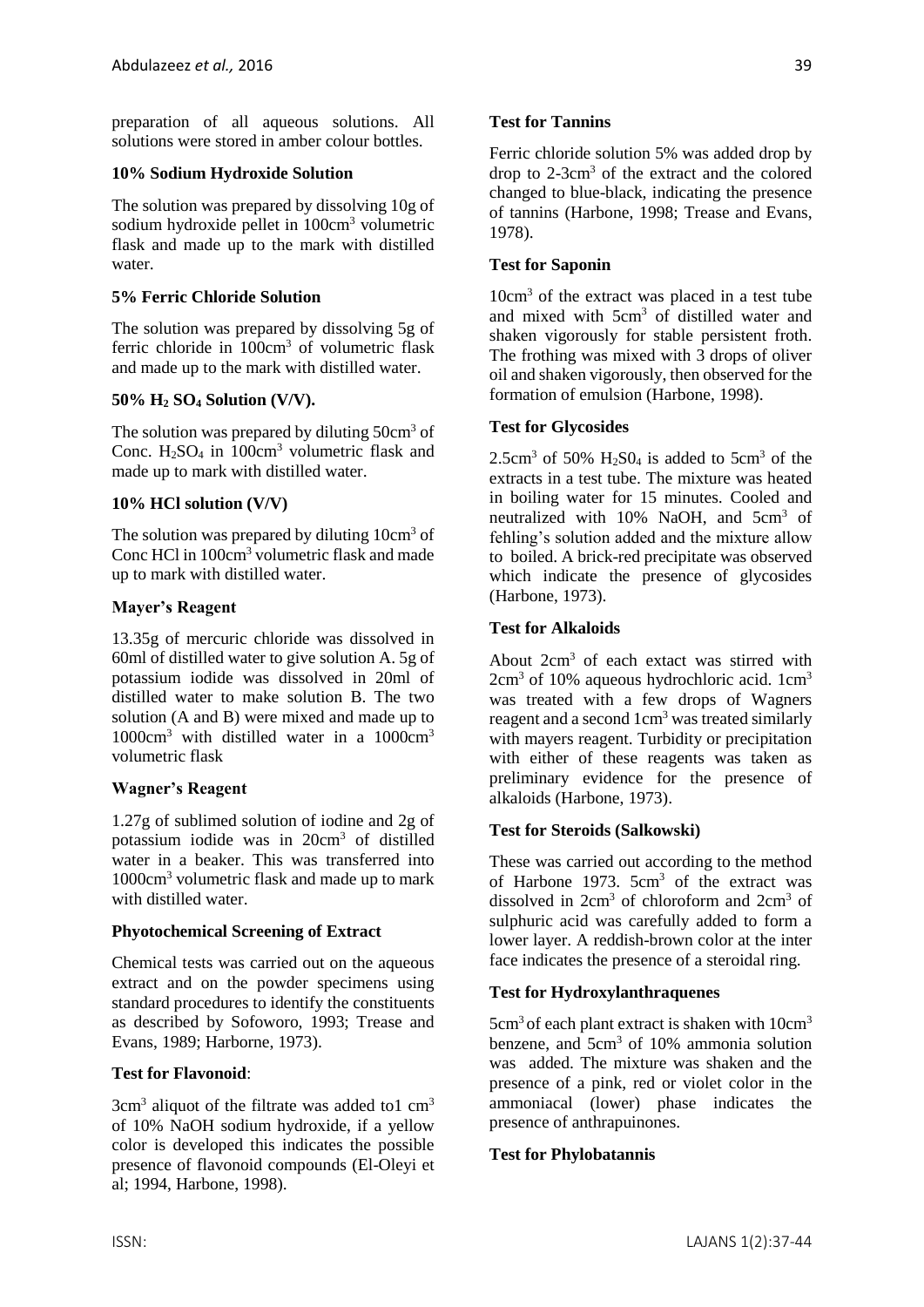Deposition of red precipitate when an aqueous extract of plant sample was boiled with 1% aqueous hydrochloric acid was taken as evidence for the presence of phylobatannis.

### **Proximate Analysis**

Proximate analysis involves the estimation of the main components of food (moisture content, crude lipid, crude protein, fat, ash and crude carbohydrate) using standard methods of analysis.

### **Determination of Moisture Content**

The method of AOAC (1990) using hot air drying oven was used. Empty clean dish was dried in an oven at a temperature of  $105\textdegree C$  for one hour and cooled in a dessiccator. Two grammes of the samples was put into the dish and heated in an oven for 24 hours. The dish was then removed from the oven, cooled in a desiccator and weighed. Moisture content was then calculated using equation below.

(%) Moisture content =  $\frac{\text{Loss in weight}}{\text{100}}$  × 100 Sample weight

### **Determination of Ash Content**

The method of AOAC (1990) was adopted to determine the percentage of ash content. Two grammes each of dried samples were weighed into a pre-heated and cooled crucibles and incinerated in a muffle furnace (Lenton, England) at  $550^{\circ}$ C for six hours. The ash was then cooled in a desiccator and weighed. Ash content was then calculated using equation below.

 $(\%)$  Ash Weight of ash  $=$ Weight of dry sample X 100

#### **Determinaion of Crude Fibre**

Two grames of the ground sample was weighed and placed in 1litre conical flask containing  $200 \text{cm}^3$  of 1.25% H<sub>2</sub>SO<sub>4</sub> and boiled gently for thirty minutes. The content was filtered and the residue was scraped back into the flask with spatula. 200cm<sup>3</sup> of 1.25% NaOH was added and allowed to boil gently for 30 minutes. The content was filtered and washed thoroughly with hot distilled water. The precipitate was rinsed once with 10% HCl and twice with ethanol. The content was allowed to dry and the residue was scrapped into a crucible and dried overnight at  $105^{\overline{0}\overline{C}}$  in a hot oven. It was then removed and cooled in a desiccator. The sample was then weighed and ashed at  $600^{\circ}$  for ninety minutes in a furnace. This was finally cooled in a desiccator and weighed again (AOAC, 1990).

The percentage crude fibre was calculated using equation below.

(%) Crude fibre  $=\frac{\text{Loss of weight on }$  ignition  $\frac{1}{\text{Weight of sample}}$  X 100

### **Determination of Crude Lipid**

The method of AOAC (1990) using Soxhlet extractor was adopted for crude lipid determination. Two grams each of the dried samples were weighed into a porous thimble, and it is mouth covered with cotton. The thimble was then placed in an extraction chamber which was suspended above a receiving flask containing petroleum ether (B.P  $40-60^{\circ}$ C). The flask was heated on hot mantle and the oil extracted. The extraction continued for eight hours after which the thimble was removed from the soxhlet and the apparatus was reassembled and heated on water bath or solvent recovery. The flask containing the crude oil was then disconnected, cleaned up and placed in an oven at  $100^{\circ}$ C for thirty minutes. The flask was then cooled in a desiccator and weighed

The percentaged crude lipid content was then calculated using equation

 $(\%)$  crude oil lipid =

Weight of oil extracted x 100

 $W_{\alpha}$  is later of sample

# **Determination of Crude Protein**

The method of AOAC (1990) was adopted using Micro-Kjeldahl apparatus. The technique was based on the transformation of protein nitrogen and other nitrogen compounds other than nitrate and nitrite into ammonium sulphate by acid digestion with strong acid usually, Conc. H<sub>2</sub>SO<sub>4</sub>. The stages involved are:

Sample nitrogen +  $H_2SO_4$ (ag  $\rightarrow$   $\rightarrow$   $\rightarrow$   $H_4$ )<sub>2</sub>S0<sub>4</sub>aq.

The ammonia present in the digest with the help of sodium hydroxide was distilled out and collected into a receiving flask containing boric acid indicator which changes colour from pink to green.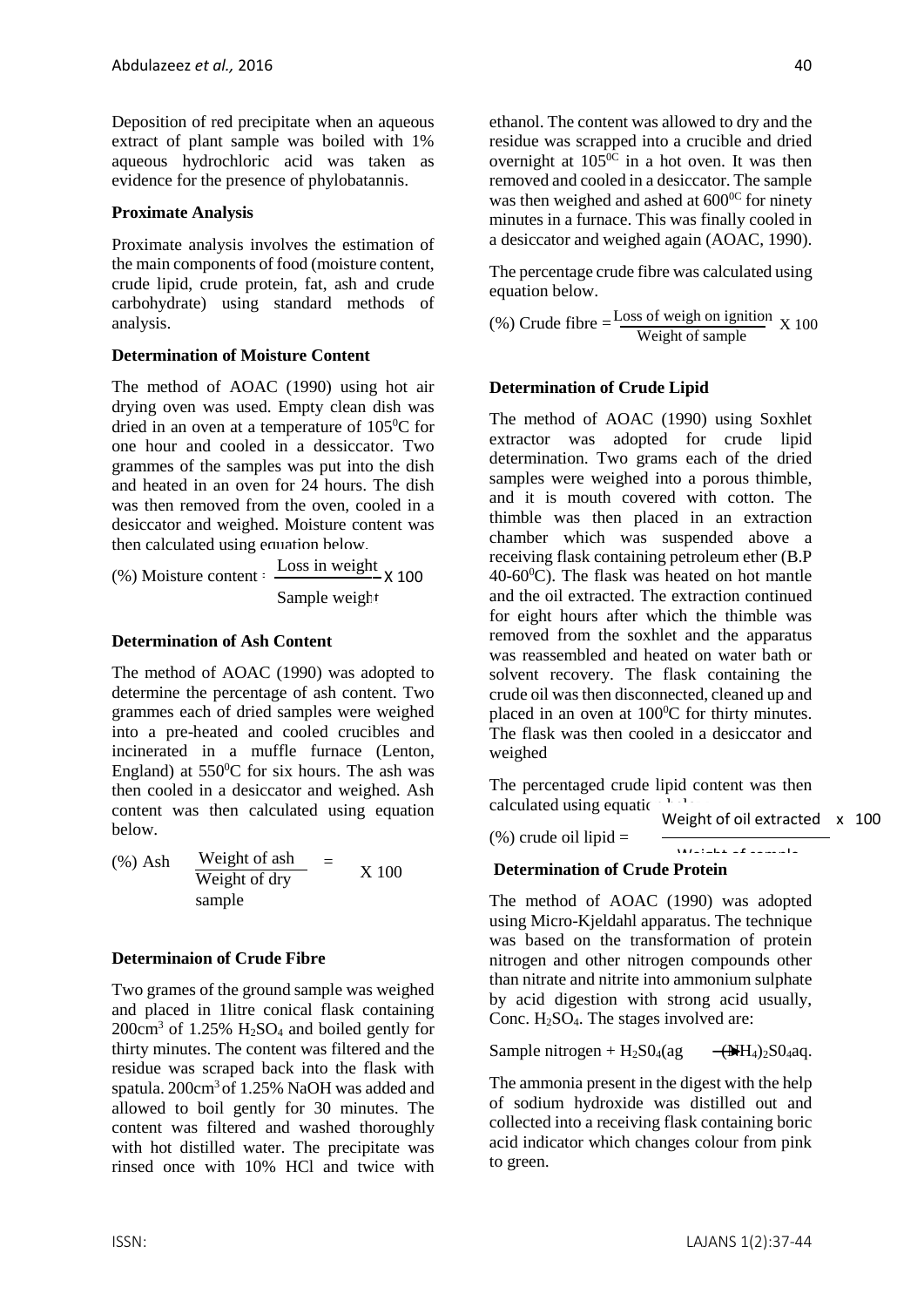$(NH_4)_2SO_4(aq) + NaOH(aq) \longrightarrow 2NH_3(g) +$  $N_2O + NaSO_4(aq)$ 

 $NH<sub>3</sub>(g) + H<sub>3</sub>BO<sub>3</sub>(aq) \longrightarrow NH<sub>4</sub><sup>+</sup>(aq) + H<sub>2</sub>BO<sub>3</sub>$ (aq).

The nitrogen content was then estimated by titrating the content in the receiving flask with standard acid (H2SO4).

 $H^+ + H_2BO_3$  $\rightarrow$  H<sub>3</sub>BO<sub>3</sub>(aq).

The amount of  $H^+$  consumed in the reaction is equivalent to the amount of nitrogen present in the sample.

Although the assumption is not entirely valid. The protein contained in plant sample in term of nitrogen content is from 13-18%.

### **Procedure**

Two grams of the dried sample was weighed into kjeldahl digestion flask and a catalyst mixture was added (NaSO<sub>4</sub>, CuSO<sub>4</sub> and Selenium oxide in 10:5:1 ratio) followed by 10cm<sup>3</sup> of concentrated tetraoxosulphate (iv) acid. The content in the flask was then heated in the Kjeldahl digestion until the digestion is completed (approximately one and half hour). The flask was cooled, the contents diluted with 10cm<sup>3</sup> distilled water, filtered into a 100cm<sup>3</sup> volumetric flask and made up to the mark with distilled water. 10cm<sup>3</sup> of the aliquot was taken into the digestion flask and 20cm<sup>3</sup> of 45% NaOH solution was added. The content was diluted to about 200cm<sup>3</sup> with distilled water and distilled using Micro-kjeldahl distillation apparatus (AOAC, 1990).

The distillate was receiving into receing flask containing 10cm<sup>3</sup> boric acid solution indicator. After the distillation, the distillate was titrated with standardized 0.01M HCl to the end point. The blank was also determined in the same way with out the sample. crude protein is then calculated using the equation below:

Crude protein  $\left(\% \right) = \frac{\text{TVxc} \times 0.0014 \times \text{V}_1}{\text{TV} \times \text{V}_1}$  $WxV<sub>2</sub>$ X 100

Where

 $TV =$  Titre value of the acid

 $C =$ Concentration of acid used.

 $V_1$  = Volume of the distilled water used for diluting the digest

 $V_2$  = Volume of the aliquot used for titration

 $W = Weight of the sample used$ 

 $F =$  Protein multiplicaiton factor = 0.0014

#### **Determination of Carbohydrate (By Difference).**

The method of James (1995) was used where the total amount of carbohydrate in the sample was obtained by calculation using percentage weight difference. This involved subtracting the percentage sum of the food nutrients, % crude protein, % crude lipid, % crude fibre, and % ash from 100% dry weight.

Percentage carbohydrate was calculated using equation below:

Carbohydrate  $% = 100 - (crude protein + crude)$ lipid + crude fibre + ash).

### **RESULT AND DISCUSSION**

#### **Proximate Composition**

**The Proximate Composition of** *Acalypha hispida* **Leaves are shown in the table below.**



Figure 2: Proximate Composition of *Acalypha hispida* leaves

The result obtained from proximate analysis of leaves of *Acalypha hispida* establishes that they can be ranked as carbohydrate rich leaves due to their relatively high carbohydrate content when compared with the other components of the leaves. The low moisture content of leaves would hinder the growth of micro organisms and the storage life would be high (Adeyeye and Ayejuyo, 1994). The crude protein content of the leaves of *Acalypha hispida* is 13.78% and it compares favourably with *Heinsia crinita* (14.7%), but it is relatively low when compared with *Amarantus candatus* (20.59%) (Etuk et al, 1998; Akindahunsi and Salawu, 2005), cassava leaves (*Manihot utilisima*), 24.88%, *Piper*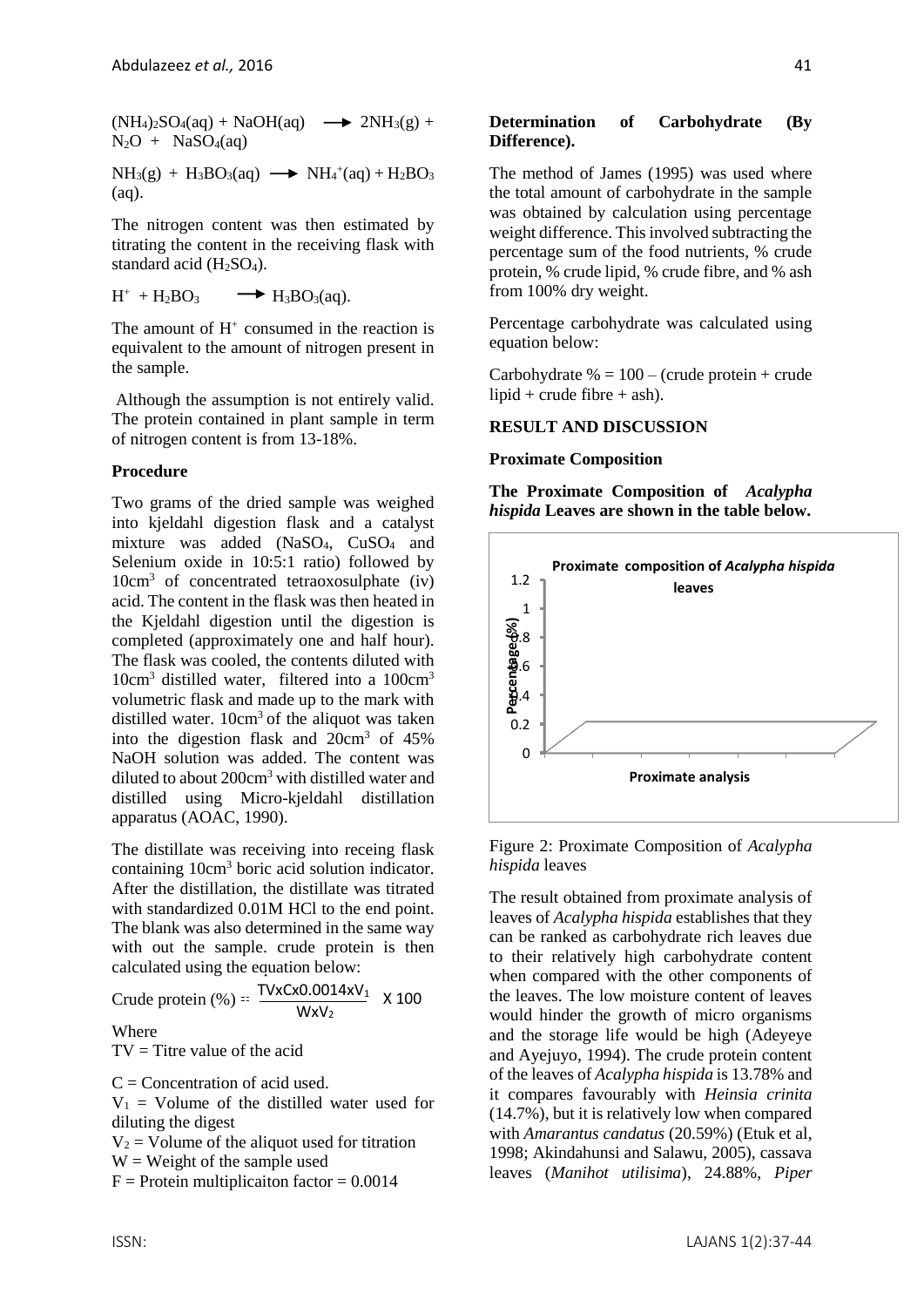*Guineesees* 29.78% and *Talmum traingulare* 31.00%, which are said to be highly rich in protein (Akinda-hunsi and Salawu, 2005). The value for Ash content is 10.17%. This requires investigation to ascertain the species of mineral element as they are essential for tissue functioning and a necessity in daily requirement for human nutrition. The ash content of the leaves is lower than that of some leafy vegetable commonly consumed in Nigeria such as *Talinum triangulare* (20.05%). but is higher than that for other vegetables such as *Occimum gralicimum* (8.00%) and *Hibiscus esculentus*  (8.00%) (Akindahunsi and Salawu, 2005). The high ash content is a reflection of the mineral content preserved in the food materials. The result therefore suggests a high deposit of mineral elements in the leaves (Anta *et al*., 2006). The value of the crude fat for the leaves of the *Acalypha hispida* is moderate when compared to those of *Talinum triangulare* (5.90%), *Baseila alba* (8.71%), *Amaranthus hybridus* (4.80%), *calchorus africanum* (4.20%), (Ifon and Bashir, 1979); (Akindahunsi and Salawu, 2005). Dietary fat function in the increase of pala tability of food by absorbing and retaining flavours (Antia *et al.,* 2006). A diet providing 1 -2 % of its caloric of energy as fat is said to be sufficient to human beings as excess fat consumption is implicated in certain cardiovascular disorders such as atherosclerosis, cancer and aging (Anti *et al*., 2006). The crude fibre content of 10.36% is high when compare with *Talinum triangulare* (6.20%), *Piper guineeses* (6.40%), *Corchorus olitorius* (7.0%), bitter leaves (*vernonia amygdalina*), 6.5% (Akindahunsi and Salawu, 2005). Non-starchy vegetables are the richest sources of dietary fibre and are employed in the treatment of diseases such as obesity, diabetes, cancer and gastrointestinal disorders(Agostoni *et al*., 1995; Saldanna, 1995).

### **Phytochemical Constituents**

The preliminary phytochemical constituents of the aqueous extract of *Acalypha hispida* leaves revealed the present of phenolic, glycoside, flavonoid, steroid phytobatannin, saponin and hydorxylantraquenones. In the concentration shown in the table.

Table 1: Phytochemical Constituents of Aqueous Extract of A*calypha hispida* Leaves.

# **Extract constituent Concentration**

| Alkaloids                              |                    |
|----------------------------------------|--------------------|
| Tannin                                 |                    |
| Phenolic                               | $^+$               |
| Glycoside                              | $^{+}$             |
| Flavonoid                              | $^{+}$             |
| Steroids                               | $^{+}$             |
| Phytobatannin                          | $^{+}$             |
| Saponin                                | $\, +$             |
| Hydroxylentraquenone<br>$\overline{+}$ |                    |
| $Key: += Detection$                    | $-$ = Not detected |

The phyotochemical constituents of the Acalypha hispida studied showed that the leaves were rich in phenolic, glycoside, flavonoid, steroids, phytobatoninns, saponins, and hydroxylantraqueenones. These are known to exhibit medicinal activity as well as physiological activity (Sofoworo, 1993). The absence of alkaloid in *Acalypha hispida* in this study is inconsistent with the opinion of Musa et al; (2000) who reported the presence of alkaloids in the leaves of *Acalypha hispida*. Flavonoids have been shown to have antibacterial, anti-inflammatory anhallergic, enhmutagenic, antiviral, antineoplastics, antithrombotic and vasodilatory activity (Alan and Miller, 1996). Steroids and phytobatannins were detected in *Acalpyha hispida*. Steroidal compounds are of importance and interest in pharmacy due to their relationship with such compounds as sex hormones (Okwu, 2001). Various studies have shown that saponins although non- toxic can generate adverse physiological response in animals that consume them. They exhibit cytotoxic effect and growth inhibition against a variety of cell making them have anti-inflammatory and anticancer properties. They also show tumour inhibiting activity on animals (Akindahunsi and Salawu, 2005). From the above result, the leaves may serve as a constituent of human diet supplying the body with minerals, protein and energy. The presence of secondary plant products in the leaves of *Acalypha hispida* that are biologically important e.g. saponins and flavonoid contributes to its medicinal value, thus, they can be potential sources of useful drugs.

### **Conclusion**

The use of medicinal plants in therapeutic or as a dietary supplement, date back to ancient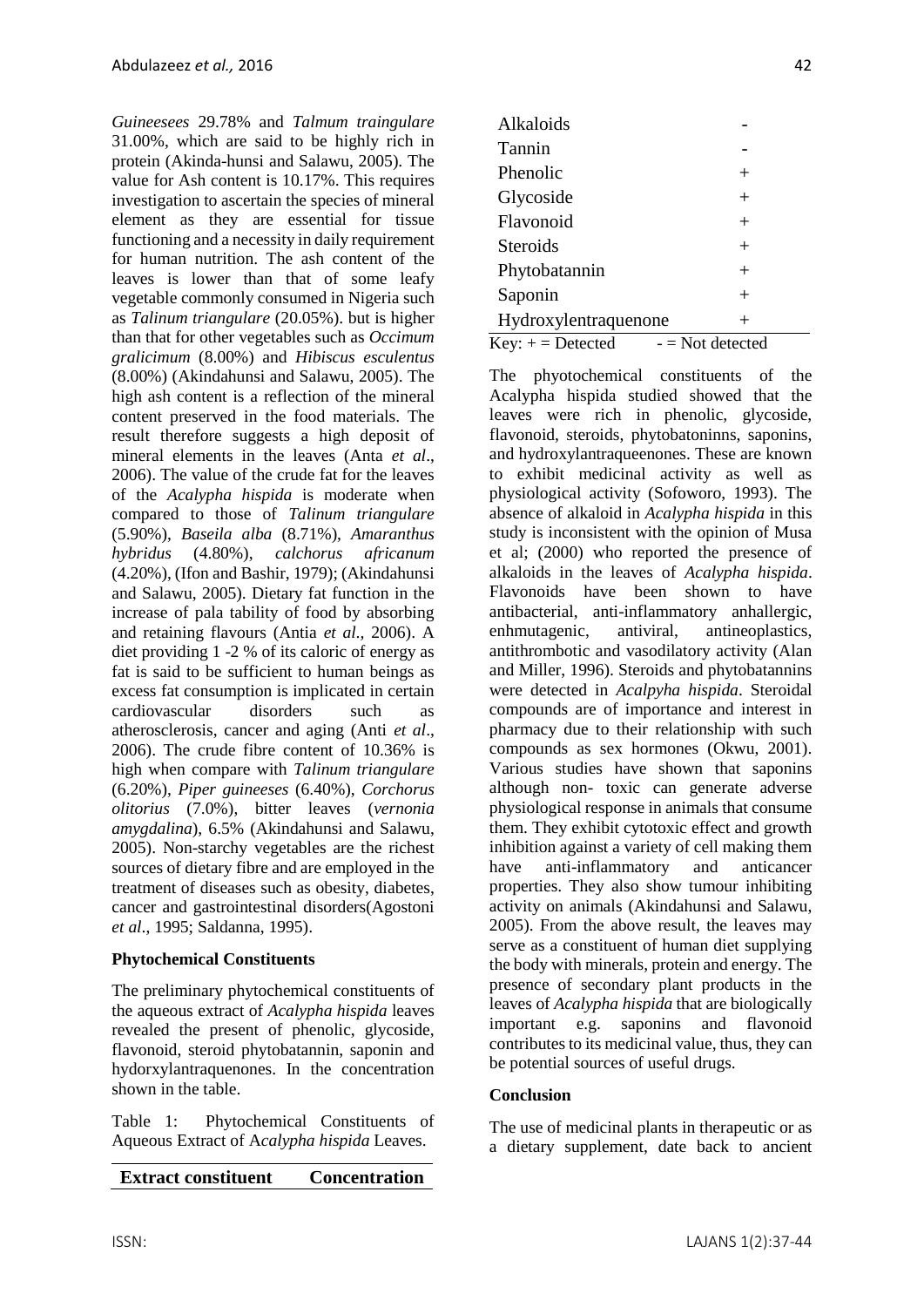times. Determination of the presence of heavy metal is equally important since most

medicinal herbs are easily contaminated during growth and development processes.

From the result of the analysis, it revealed that the *Acalypha hispida* leaves have therapeutic uses and equally contain nutrients and mineral elements useful in nutrition.

#### **REFERENCES**

- Adesina, S.K., O. Idowu, A.O. Ogundaini, H. Oladimeji, T.A. Olugbade, G.O. Onawunmi and M. Pais, (2000). Antimicrobial Constituents of the leaves of Acalypha hispida. 14: 371 – 374.
- Adeyeye, E.I. and O.O. Ayejuyo (1994). Chemical Composition of Cola Accuminate and Garcina Kola Seeds Grown in Nigeria International Journal Food Science Nutrition. 45: 223 – 230.
- Agostoni, C.R. Riva and M. Giovannins, (1995). Dietary Fiber in Weaning Foods of Young Children pediat; 96: 1000 – 1005.
- Ahmed, S., (2007). Introduction of plant constituents and their tests, lecturer in Department of Pharmacology and phytochemistry, Faculty of Pharmacy, Hamdara Nagar, New Delhi. 2 -3.
- Akindahunsi, A.A. and S.O. Salawu, (2005). Phytochmical Screening nutrient antinutrient composition of selected tropical green leafy vegetables African Journal Biotechnology; 4: 497 – 501.
- Alan, L. and N.D. Miller (1996). Antioxidant flavonoids structure, function and clinical usage alternative.
- Anha, B.S., E.J. Akpan, P.A. Okon and I.U. Umoren (2006). Nutritive and Anti-nutritive Evaluation of Sweet Potatoes (Ipomaea batata) leaves. Pak. J. Nutr:, 5: 166 – 168.
- AOAC (1990). Official Methods of Analysis. Association of Official Analytical Chemistry, Washington D.C. 15th Ed.
- Craig, W.J. (1999). Health promoting properties of commen herbs. Am clin nutr. 70 (suppl): 4915 – 4995.
- Cyneyton, K.Z. and Kensler, T.W. (1993) oxidative mechamisms in cercinogenesis. Briten. Medical Bull. 49: 523.
- Edward F. Gilman, Professor (2007). Environmental Horticulture Department, Cooperative Extension Service, Institute of Food and Agricultural Sciences, University of Florida Gaines Ville.
- Elechi, B.O. and J.A. Souzey, (1999). Inhibition of biodeterioration of yam tuber Dioscorea rotundata poir in storage with phenolic extract of Acalypha hispida Burm F. Leaves J. Stored Prod. Res., 35: 127 – 134.
- Etuk, E.U., M.N. Bassey, U.O. Umoh and E.G. Iyang, (1998). Comparative Nutritional Studies on three local varieties of Heinsia Crinita. Plant varieties and seed; 11: 151 – 158.
- Guherre Z. Lugo, M.T., M.P. Singh, W.M. Maiese and B.N. Timmermann, (2002). New antimicrobial cycloartane triterpenes from Acalypha Communis J. Natr. Prod., 65: 872 - 875.
- Harborne, J.B. (1973). Phytochemical methods, London. Chapman and Hall, Ltd. Pp. 49- 188.
- Ifon, E.T. and Bassir, O. (1979). The nutritive value of some Nigerian leafy green vegetables part 2 distribution of protein, cerbonhydrate, fat. Jouran Food Chemical.,  $5: 231 - 235.$
- Iwu, M.M., Duncan R.A. and Okunji, C.O. (1999). New antimicrobials of plant origin. In perspective on New crops and New Uses, Janick, J (Ed). ASHS press, Alexandria, Virginia, pp: 457 – 462.
- Kafaru, E. (2000). Immense help from Natures Workshop Academic Press, New York.
- Okorondu, S.T. Sokar M. Okonrondu and E. Chinakwe (2009). Phytochemical and antibacterial properties of Acalypha hispida